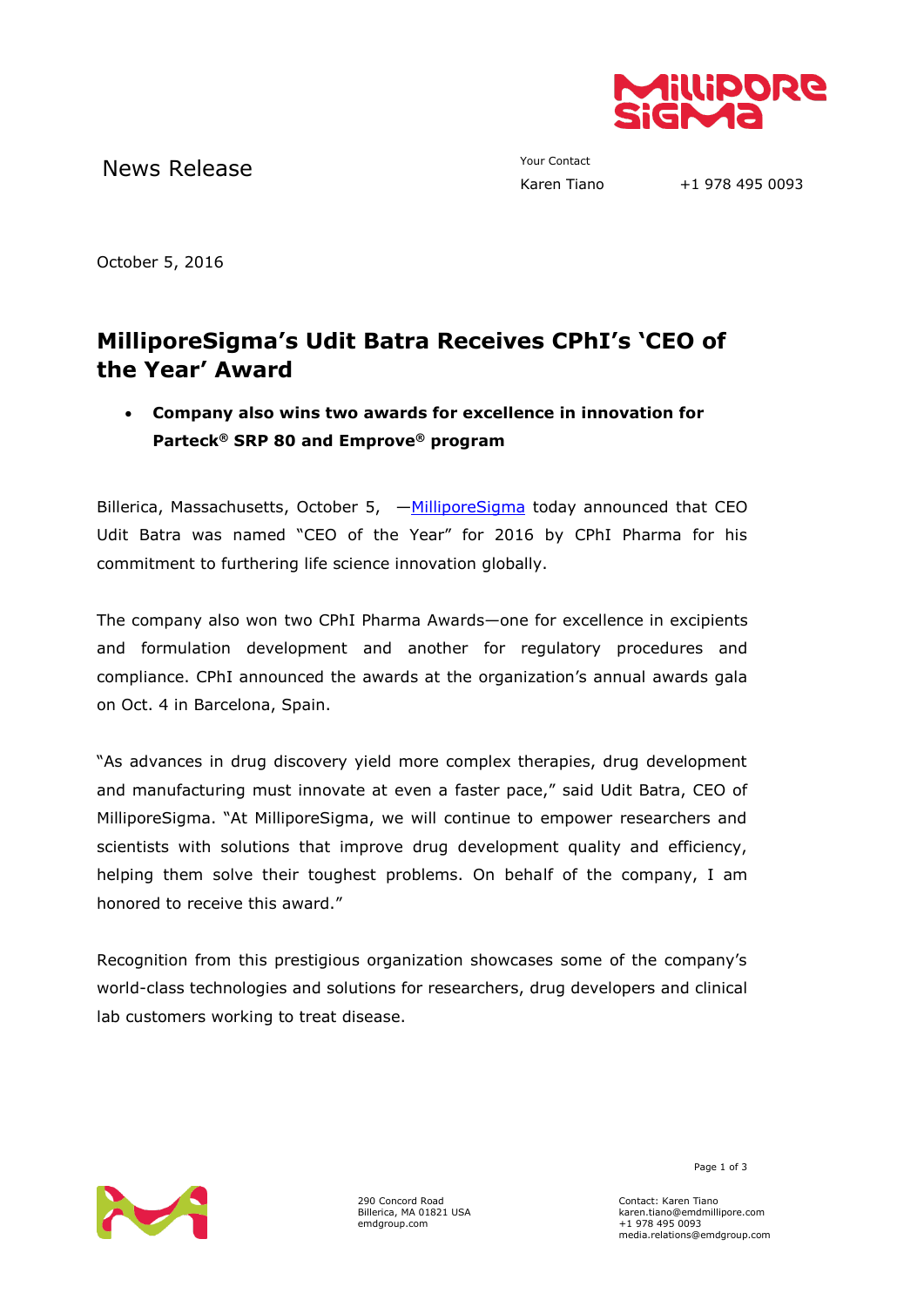

## **News Release**

The CPhI Pharma Awards acknowledged MilliporeSigma's groundbreaking innovations in technology, formulation, regulatory procedures and product development. The company received the following technology awards:

- **Parteck<sup>®</sup> [SRP 80](http://www.emdmillipore.com/US/en/products/small-molecule-pharmaceuticals/formulation/solid-dosage-form/parteck-excipients/parteck-srp-80/5Sab.qB.ZecAAAFQp6V2h03D,nav?ReferrerURL=http%3A%2F%2Fwww.bing.com%2Fsearch%3Fq%3Dmerck%2Bmillipore%2Bparteck%2Bsrp%2B80%26src%3DIE-TopResult%26FORM%3DIETR02%26conversationid%3D)** won for "Excipients and Formulation Development." Parteck® SRP 80 is a functional direct compressable excipient designed for oral sustained-release formulations. It is fully synthetic for batch-to-batch and performance consistency and enhances the bioavailability of actives.
- **[The Emprove](http://www.emdmillipore.com/US/en/support/regulatory-support/emprove-program/9qmb.qB.T_gAAAFDRclUTz7y,nav?ReferrerURL=http%3A%2F%2Fwww.bing.com%2Fsearch%3Fq%3Dmerck%2Bmillipore%2BEMPROVE%26src%3DIE-TopResult%26FORM%3DIETR02%26conversationid%3D)® program** won for "Regulatory Procedures and Compliance." The program provides documentation and regulatory information on materials used in the manufacture of drug products. This information enhances transparency, facilitates manufacturers' risk assessment workflows and supplier qualification.

CPhI is a global organization that connects people within the pharmaceutical sector and creates opportunities for pharma companies to develop new business, meet customers, launch new products, promote brands and expand into new markets. The CPhI Pharma Awards recognize life science firms that turn inspiration into innovation and celebrate thinkers and creators that are breaking new ground in formulation, process development, packaging and technology.

All Merck KGaA, Darmstadt, Germany news releases are distributed by email at the same time they become available on the EMD Group website. In case you are a resident of the U.S. or Canada please go to www.emdgroup.com/subscribe to register again for your online subscription of this service as our newly introduced geo-targeting requires new links in the email. You may later change your selection or discontinue this service.

## **About the Life Science Business of Merck KGaA, Darmstadt, Germany**

The life science business of Merck KGaA, Darmstadt, Germany, which operates as MilliporeSigma in the U.S. and Canada, has 19,000 employees and 65 manufacturing sites worldwide, with a portfolio of more than 300,000 products enabling scientific discovery. Udit Batra is the global chief executive officer of MilliporeSigma.

Merck KGaA, Darmstadt, Germany completed its \$17 billion acquisition of Sigma-Aldrich in November 2015, creating a leader in the \$125 billion global life science industry.

Merck KGaA of Darmstadt, Germany is a leading company for innovative and top-quality high-tech products in healthcare, life science and performance materials. The company has six businesses – Biopharmaceuticals, Consumer Health, Allergopharma, Biosimilars, Life Science and Performance